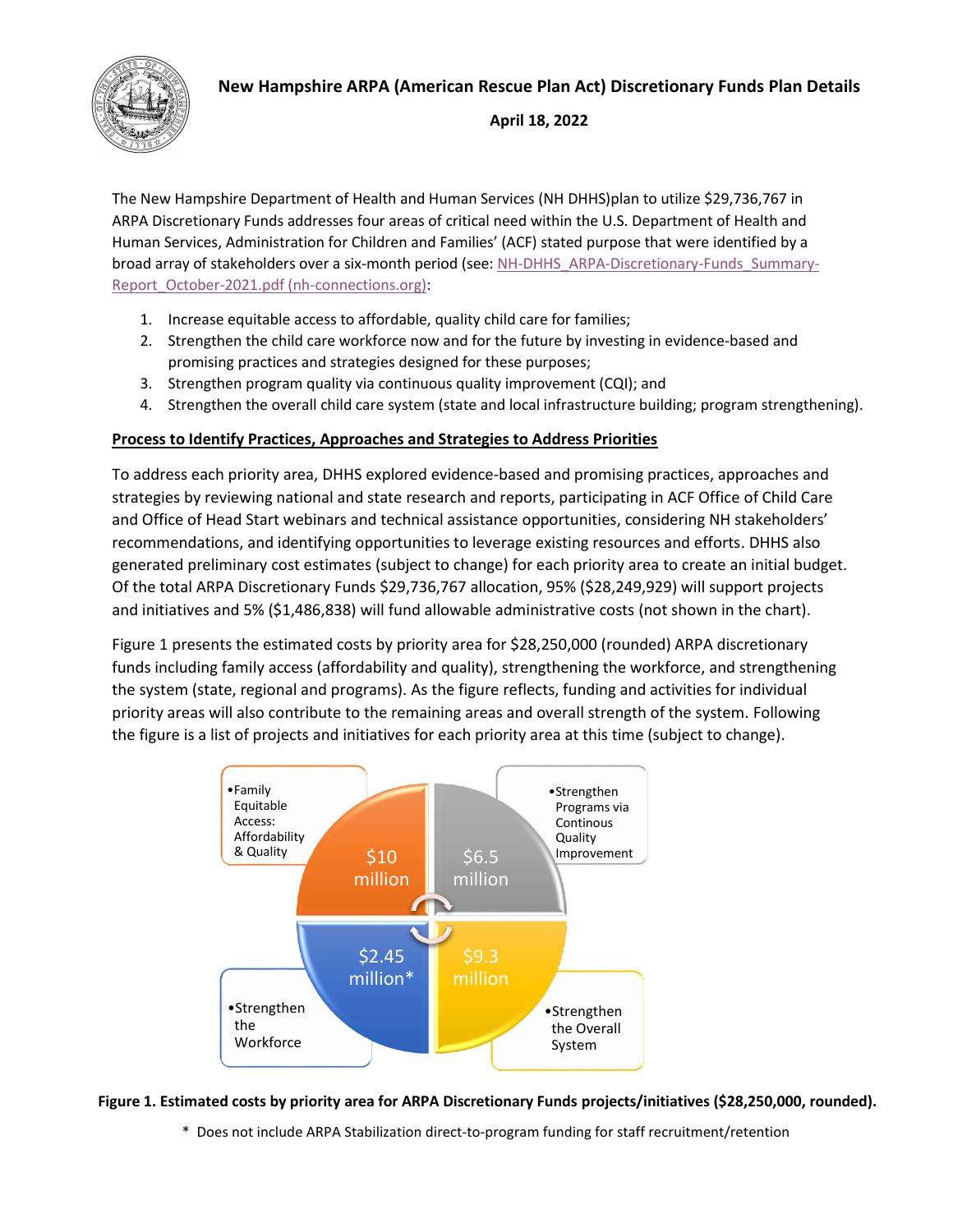## **1. Family Equitable Access: Affordability & Quality (\$10 million)**

Projects/initiatives in this area will include pilots to document the costs and benefits of various Child Care and Development Fund (CCDF) policy changes in support of equitable access to affordable, quality child care, as follows:

- CCDF pilot on increased income eligibility for families during initial determination
- CCDF pilot on child enrollment-based vs. attendance-based payment to providers
- Absent Due to COVID policy extension through September 4, 2022
- Pilot to implement the Early Head Start model in infant/toddler child care to expand access to care and increase program quality
- Community-based, mixed delivery pre-k model development (in collaboration with the Preschool Development Grant and Department of Education)

# **2. Strengthen the Early Childhood (Child Care, Head Start/EHS) and Out-of-School Time Workforce (\$2.45 million)**

Projects/initiatives in this area will study and pilot program on the recruitment and retention of the child care/early childhood/out-of-school time workforce in NH, including (but not limited to) the following projects/activities:

- Identify and field test effective strategies that attract, retain and increase the knowledge, skills and competencies of the early childhood and out-of-school time workforce
- Provide a variety of self-help/wellness/mental health supports for staff
- Provide multiple professional development opportunities for career exploration and pathways through scholarships, training programs, internships and apprenticeships
- Fund an effective multi-tiered marketing program

# **3. Strengthen Programs via Continuous Quality Improvement (Granite Steps for Quality, QRIS)(\$6.5 million)**

Projects/initiatives in this area will support continuous quality program improvement statewide through the implementation and evaluation of Granite Steps for Quality (GSQ) (NH's Quality Recognition and Improvement System). Funds will provide extensive support for NH's early childhood (child care, Head Start/Early Head Start center-based programs) and out-of-school time programs to enroll and advance in the system via quality bonuses, professional development opportunities and resources/materials—all at little or no cost to programs. QRIS quality incentives for programs. To include:

- QRIS assessment tools and materials
- Professional development activities to support QRIS implementation
- Increased access to mental health supports/services for staff, children and families through self-care/wellness training/technical assistance and support to staff
- Increased access to community mental health services for children in early childhood and out-of-school time programs
- GSQ validation study